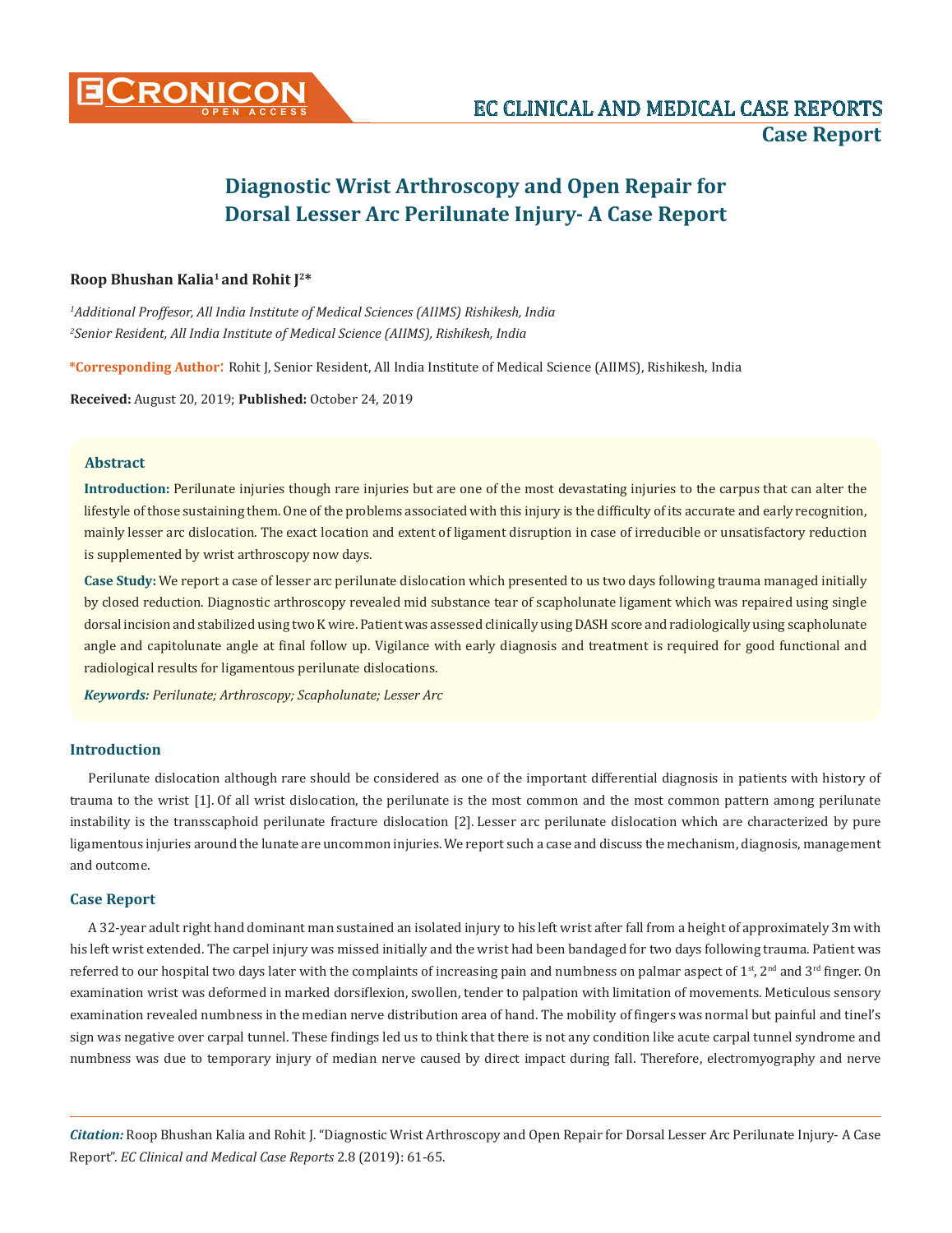conduction studies of median nerve were not attempted. Radiograph showed no osseous pathology suggesting a lesser arc perilunate dislocation with grade II rotation of lunate according to Witvoet and Allieu [3] (Figure 1). Closed reduction was done in emergency under regional block following which immobilization and repeat radiograph and 3D computed tomography (CT) scan of wrist were done. It showed scapholunate (SL) angle and capitolunate angle (CL) to be 88 degree and 18 degree respectively and Terry Thomas sign suggesting of a persistent scapholunate dissociation (SLD) indicating a poor prognosis if not corrected. SL angle greater than 60 degree suggests SL instability and if greater than 80 degree confirms SL instability. CL angle greater than 15 degree is suspect but if greater than 20 degree confirms SL instability [4](Figure 2). The pain and numbness that the patient was complaining resolved spontaneously after closed reduction.



*Figure 1: AP and lateral radiograph showing perilunate* 



*Figure 2: Radiaograph and CT Scan showing persistent SLD after closed reduction with Terry Thomas sign and SL angle of 88 degree (Sc: scaphoid, Lu: lunate, Ca: capitate, Ra radius)*

*Citation:* Roop Bhushan Kalia and Rohit J. "Diagnostic Wrist Arthroscopy and Open Repair for Dorsal Lesser Arc Perilunate Injury- A Case Report". *EC Clinical and Medical Case Reports* 2.8 (2019): 61-65.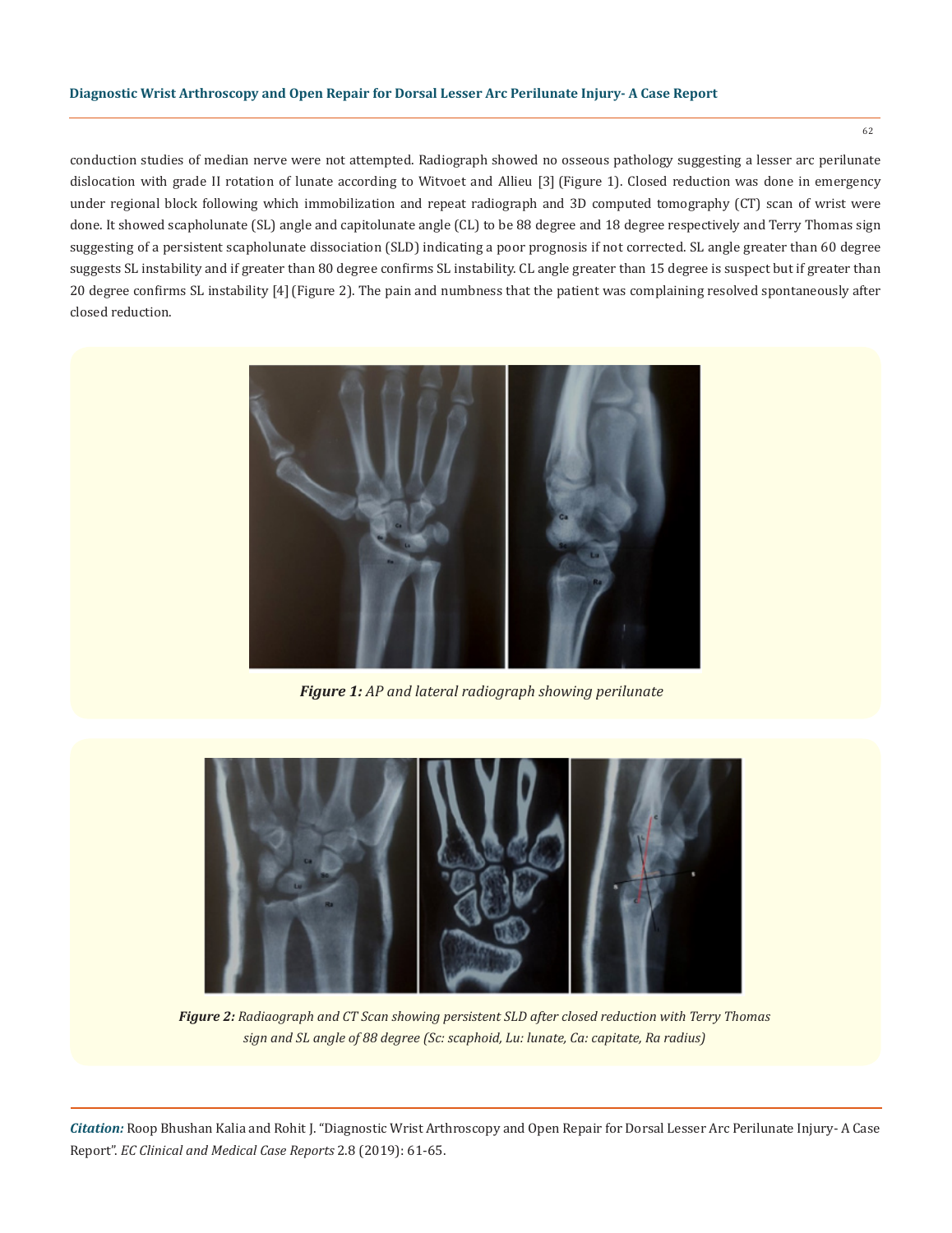The patient was then taken up for surgical intervention. Diagnostic wrist arthroscopy was done which helped in confirming the mid substance tear of SL ligament. According to Geissler [5] arthroscopic classification of SL injury, grade IV injury was identified. Dorsal approach to the wrist between  $3<sup>rd</sup>$  and  $4<sup>th</sup>$  extensor compartment was used. Dorsal capsule was incised to expose the proximal carpal row. Mid substance tear of SL was repaired using prolene 4-0 and reduction was secured using two (1.5 mm) K wire between scaphoid and lunate. Intraoperative reduction was confirmed. Capsule was repaired and wound was closed and immobilization in a below elbow slab was done (Figure 3). After suture removal short arm cast immobilization was done. The cast and K wires were removed after eight weeks and patient was put on physiotherapy sessions starting with gentle active and active assisted range of motion exercises and gradually progressing to grip strengthening exercises. The patient was followed up at regular interval and his recent radiograph at the completion of 16 months showed satisfactory alignment of the carpal bones (Figure 4). Clinically the patient recovered near normal range of movements at the wrist joint. Wrist extension, flexion, radial deviation and ulnar deviation were 59 degrees, 71 degrees, 15 degrees, 29 degrees respectively. Disabilities of the Arm, Shoulder and Hand (DASH) score was used for subjective assessment of outcome and was found to be 43.8 at 3 months and 19.6 at final follow up of 16 months.



*Figure 3: Postoperative radiograph showing anatomic reduction and stablization of the carpus with K wires.*



*Figure 4: 16 months follow up, radiographs showing SL angle 58 degreeand CL angle 13 degree, clinical photographs showing near normal range of motions (Sc: scaphoid, Lu: lunate, Ca: capitate, Ra: radius.*

*Citation:* Roop Bhushan Kalia and Rohit J. "Diagnostic Wrist Arthroscopy and Open Repair for Dorsal Lesser Arc Perilunate Injury- A Case Report". *EC Clinical and Medical Case Reports* 2.8 (2019): 61-65.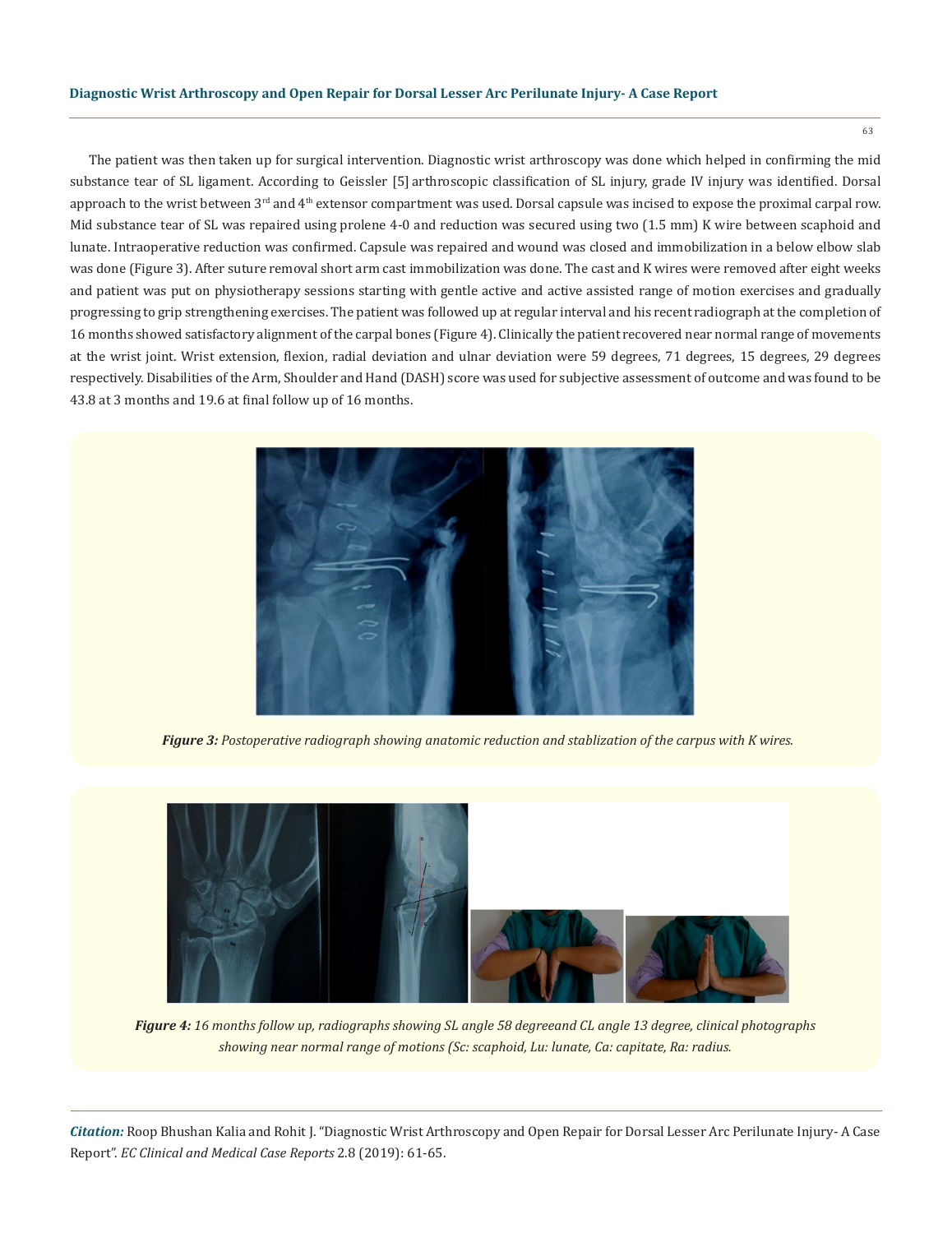#### **Discussion**

In perilunate dislocation, the capitate and remainder of the carpus dislocate around the lunate, which lies within the lunate fossa of the distal radius. While a lunate dislocation refers to the lunate as it dislocates from the lunate fossa of the distal radius, this is but one of the stages in the continuum of a perilunate dislocation [6].Most dorsal perilunate injuries occur as a consequence of a fall from a height on the outstretched hand in typically extended and ulnarly deviated position [7].Injury in this patient occurred by hyperextension mechanism due to fall on outstretched hand. Upto 25% of perilunate dislocation are frequently missed at initial presentation [8].And it is usually the lesser arc dislocation that is missed because of the lack of an obvious osseous pathology and inexperience of the initial observer. Adequate clinical history and careful physical examination will help in early detection of these injuries. The typical radiographic appearance include disruption of proximal and distal outline of proximal carpal rows (Gilula lines) and on lateral view, the lunate no longer articulates with head of capitate [9]. Mayfield [8] showed that disruption of ligaments due to perilunate dislocation follows the progressive perilunate instability pattern with stage I resulting in scapholunate dissociation and stage II to stage IV in progressively worse perilunate instability.

Majority of perilunate injuries are irreducible or unstable in which scapholunate dissociation or lunotriquetral dissociation persists even after closed relocation, both indicating poor reduction and a poor prognosis if not corrected. Open reduction and ligament repair should be undertaken in all such cases where there is the slightest doubt about reduction or stability. The result of closed reduction and cast immobilization even in reducible injuries are unpredictable with loss of reduction due to cast loosening. In a study by Apergis and colleagues [10] of 28 patients, all patients treated by casting had poor to fair results and 65% of ORIF patients had good to excellent results. The use of percutaneous K wire for reducible dislocation after closed reduction is now recommended [4]. Arthroscopy can be used to determine the extent of ligament disruption, as well as to classify and treat SL injuries. Arthroscopically Geissler and colleagues have identified four grades of ligament injury and were treated accordingly [5]. Dorsal approach was used for repair of scapholunate ligament. Budoff [11] supports the fact that the dorsal approach is sufficient as volar capsular tear will heal itself when anatomic reduction is achieved after dorsal fixation. In case where SL ligament is found to be torn off the bone, intraosseous suture retaining anchors allow ligament attachment directly to bone. Several clinical studies have shown that delay between injury and treatment worsens the prognosis with neglected cases resulting in pain, weakness, stiffness, post traumatic arthritis and carpel tunnel syndrome [12]. Adequate regular follow up of the patients is essential to prevent recurrence of carpal instability.

#### **Conclusion**

Perilunate dislocations are the complex injuries that must be treated by prompt closed reduction, followed by repair or reconstruction of ligamentous structures. Two of the most important factors affecting outcome are surgical delay of greater than four to six weeks and quality of reduction and carpal alignment following definitive management. Patients must be counseled adequately regarding outcomes and complications even if treated within acceptable time parameters. Recognition of the pattern and magnitude of injury is paramount in providing immediate and complete care to the patients.

## **Bibliography**

- 1. Subramanian K., *et al.* ["Perilunate dislocation case report and review of literature".](https://www.ncbi.nlm.nih.gov/pmc/articles/PMC5620867/) *Journal of Clinical and Diagnostic Research* 11.8 [\(2017\): RD06-RD08.](https://www.ncbi.nlm.nih.gov/pmc/articles/PMC5620867/)
- 2. Garcia-Elias M. "Perilunate Injuries Including Fracture Dislocation". In: Berger RA, Weiss APC, editors. Hand Surgery. Volume 1. Philadelphia: Lippincott Williams and Wilkins (2004): 511-523.
- 3. Witvoet J and Allieu Y. "Lesions traumatiques fraiches". *Revue de Chirurgie Orthopédique* 59 (1973): 98-125.

*Citation:* Roop Bhushan Kalia and Rohit J. "Diagnostic Wrist Arthroscopy and Open Repair for Dorsal Lesser Arc Perilunate Injury- A Case Report". *EC Clinical and Medical Case Reports* 2.8 (2019): 61-65.